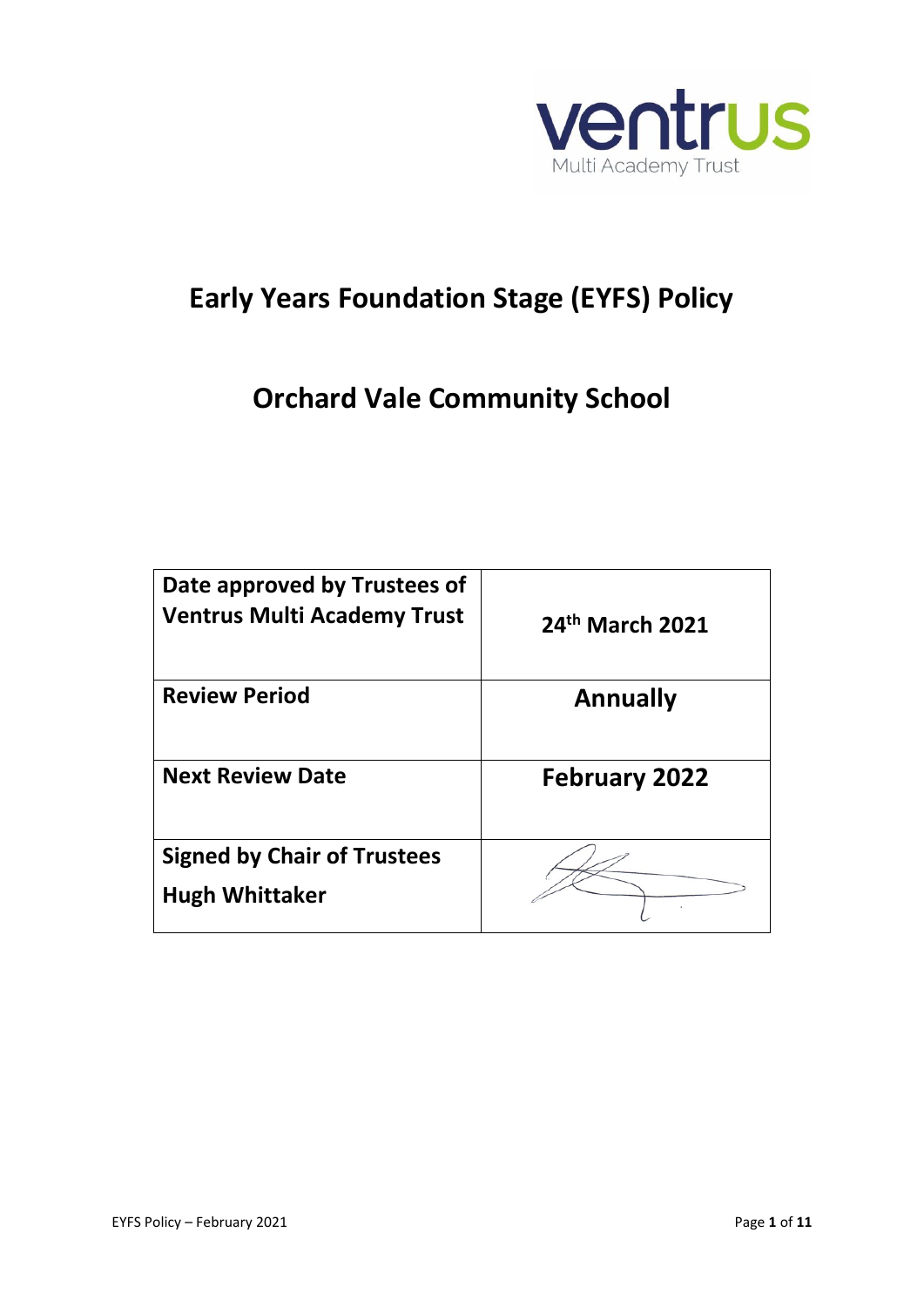#### **CONTENTS**

| 1. |  |
|----|--|
| 2. |  |
| 3. |  |
| 4. |  |
|    |  |
|    |  |
| 5. |  |
|    |  |
|    |  |
|    |  |
|    |  |
|    |  |
| 6. |  |
| 7. |  |
| 8. |  |
| 9. |  |
|    |  |
|    |  |
|    |  |
|    |  |
|    |  |
|    |  |
|    |  |
|    |  |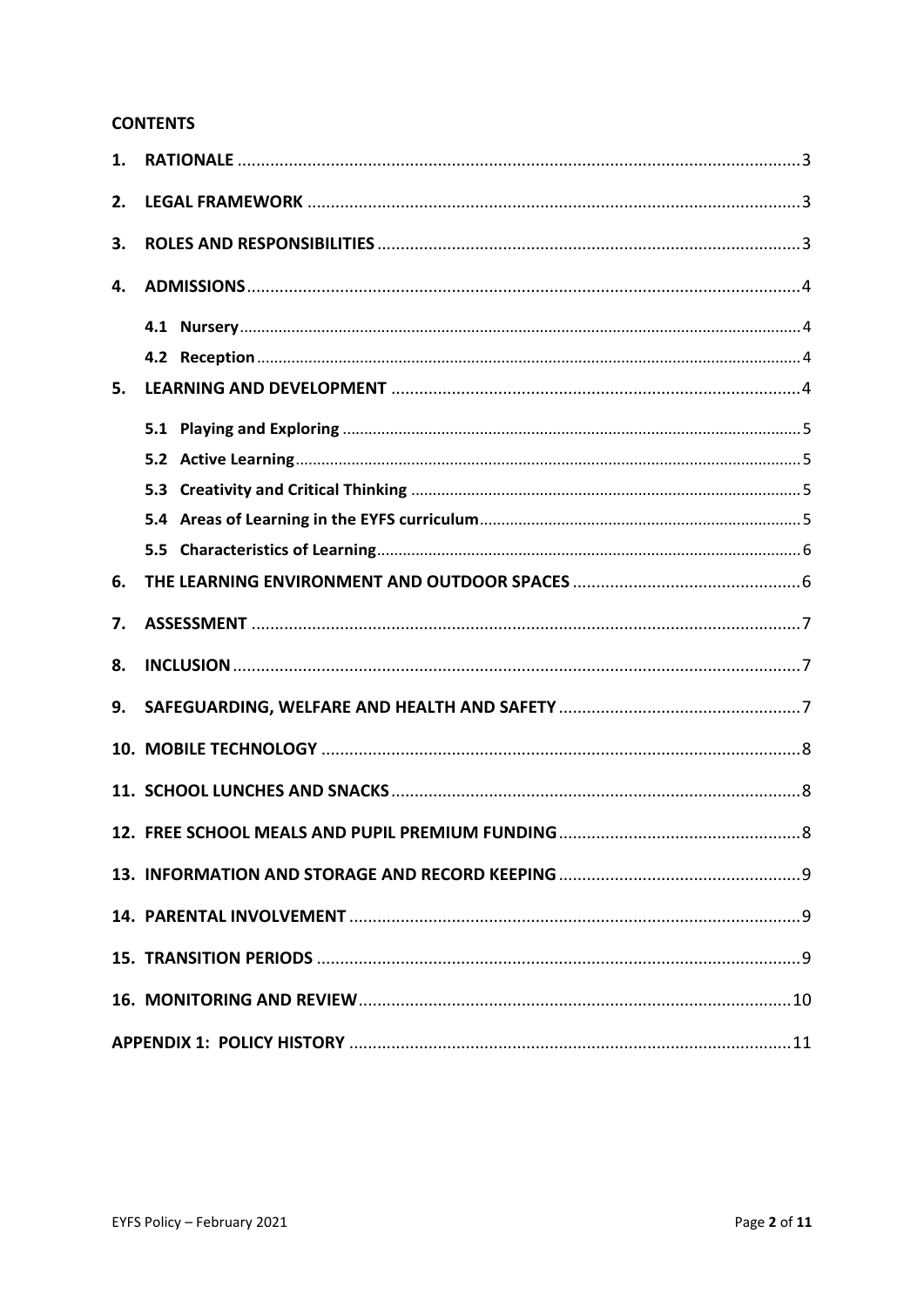# <span id="page-2-0"></span>**1. RATIONALE**

The Early Years Foundation Stage (EYFS) applies to children from birth to five years. At Orchard Vale Community School this includes the nursery class and Reception.

The EYFS is based on four overarching principles:

- Every child is a unique child, who is constantly learning and can be resilient, capable, confident and self-assured
- Children learn to be strong and independent through positive relationships
- Children learn and develop well in enabling environments, in which their experiences respond to their individual needs and there is a strong partnership between practitioners and parents and/or carers
- Children develop and learn in different ways and at different rates

"Every child deserves the best possible start in life and the support that enables them to fulfil their potential. Children develop quickly in the early years and a child's experiences, between birth and age five, have a major impact on their future life chances. A secure, safe and happy childhood is important in its own right. Good parenting and high quality early learning together provide the foundation children need to make the most of their abilities and talents as they grow up." Statutory Framework for the Early Years Foundation Stage, Department for Education (March 2012)

## <span id="page-2-1"></span>**2. LEGAL FRAMEWORK**

In addition to this Early Years Foundation Stage policy, the following policies are also of particular importance and should be read in conjunction with this policy:

Ventrus Multi Academy Trust Safeguarding and Child Protection policy Ventrus Multi Academy Trust SEND policy Orchard Vale Community School SEND Local Offer Ventrus Multi Academy Trust Intimate Care Policy Orchard Vale Community School Behaviour Policy Ventrus Multi Academy Trust Supporting Pupils with Medical Conditions Ventrus Multi Academy Trust Data Protection policy Orchard Vale Community School Admissions Policy Ventrus School Equality Policy Orchard Vale Community School Sessions and Fees Policy

The school website also provides useful information regarding children's learning and upcoming events:

## <span id="page-2-2"></span>**3. ROLES AND RESPONSIBILITIES**

The Headteacher has overall responsibility for all children at Orchard Vale Community School, including those within the EYFS. Each class teacher within the Early Years Foundation Stage has a duty of care and is responsible for the welfare, safety, progress and achievement of each child within their class. The class teacher should be the first port of call for parents/carers should they have any information or concerns regarding the well-being and progress of their child. Each EYFS class has an allocated teaching assistant and nursery ratios are adhered to. Where there is additional need, further teaching assistants are deployed, usually to support pupils who have complex special educational needs where there is an Education, Health and Care Plan in place (see SEND policy for further information).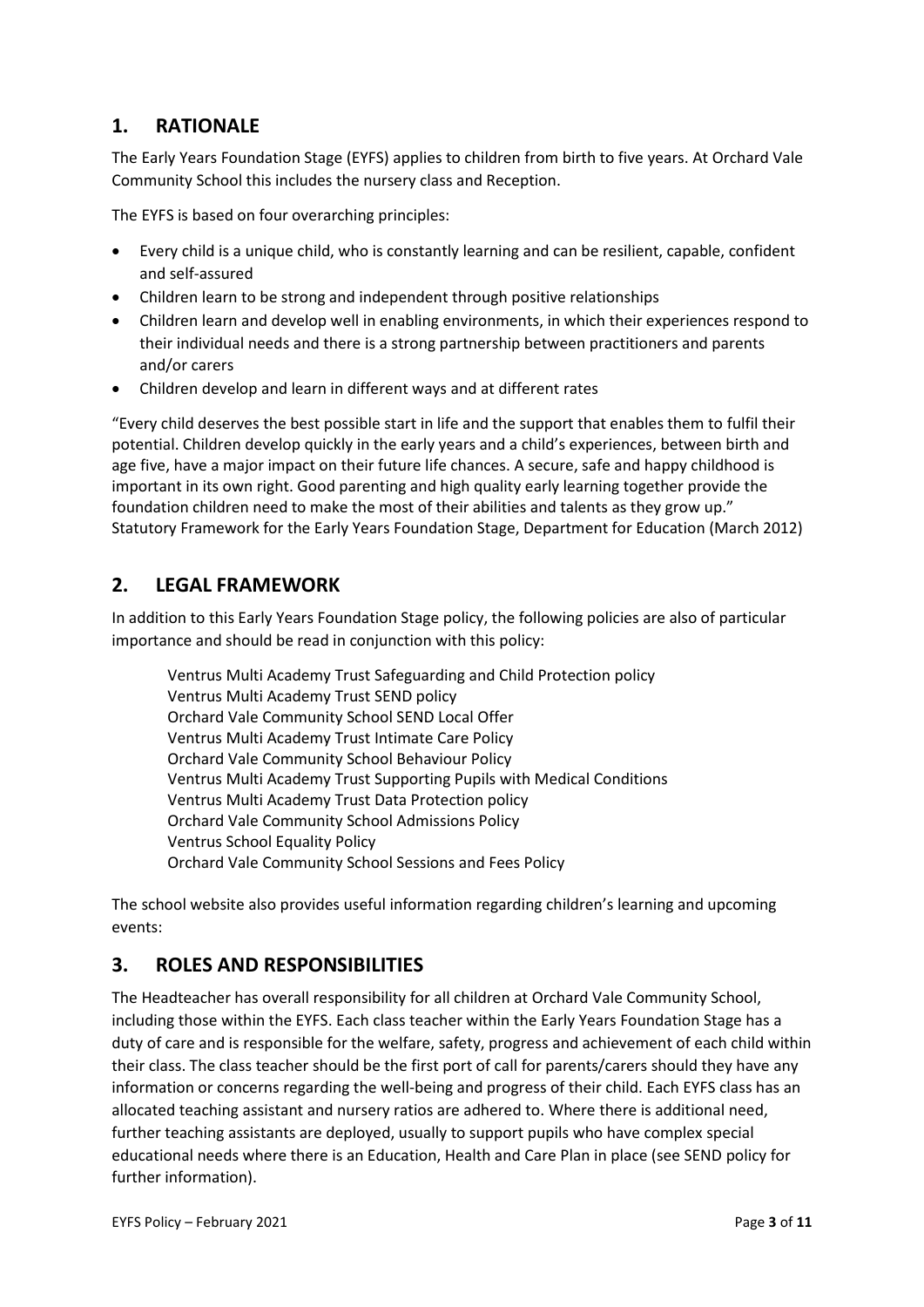In addition:

- There is an EYFS Lead teacher
- Orchard Vale Community School's Special Educational Needs and Disabilities Co-Ordinator (SENDCo) provides support for staff, parents and pupils

### <span id="page-3-0"></span>**4. ADMISSIONS**

#### <span id="page-3-1"></span>**4.1 Nursery**

The nursery at Orchard Vale Community School operates for 38 weeks per year from 08:30am to 15:30pm which equates to 35 hours per week and mirrors the main school opening hours and holiday dates. In response to parental demand, we are offering options that are deliverable within our nursery setting to parents who are entitled to 15 hours funding as well as those entitled to the additional 15 hours funding.

Orchard Vale Community School nursery has up to 26 places for children over the age of 3 by the end of August of starting nursery in September. Nursey children attend in a number of different patterns, including whole days, all mornings or all afternoons. Places can be offered for children entitled to 15 hours funding as well those entitled to the additional 15 hours funding. Expressions of interest in attending the nursery must be completed by the term before your child is due to start.

#### <span id="page-3-2"></span>**4.2 Reception**

In Orchard Vale Community School, all children join us in their Reception class at the beginning of the school year in which they are five years old. All children start full-time on the first day of the autumn term, unless a part time approach is agreed in the interest of the child. Before starting in Reception class teachers carry out home visits and children will have visited their new classroom for a transition visit. Orchard Vale Community School staff also contact prior settings, where appropriate, for information regarding each child's progress, achievements and interests and share the Early Years transition documents to share records.

Parents/carers have the right to request deferred or delayed entry into Reception. In both cases, parents/carers must outline their reasons for this request and explain how a deferred or delayed entry is in the best interests of their child. Requests for delayed or deferred entry must be made formally in writing to the Headteacher and in good time for allocation of school places. Please find a link to the admissions policy **[here.](https://orchardvale.eschools.co.uk/website/policies_/59138)**

### <span id="page-3-3"></span>**5. LEARNING AND DEVELOPMENT**

Teaching and development in the Early Years Foundation Stage at Orchard Vale Community School focusses upon:

- The partnership between teachers and parents/carers, so that our children feel secure at school and develop a sense of well-being and achievement;
- The understanding that teachers have of how children develop and learn, and how this affects their teaching;
- The range of approaches used that provide first-hand experiences, give clear explanations, make appropriate interventions and extend and develop play and talk or other means of communication;
- Making optimum use of the local community as an educational resource, taking the children on a variety of trips throughout the year;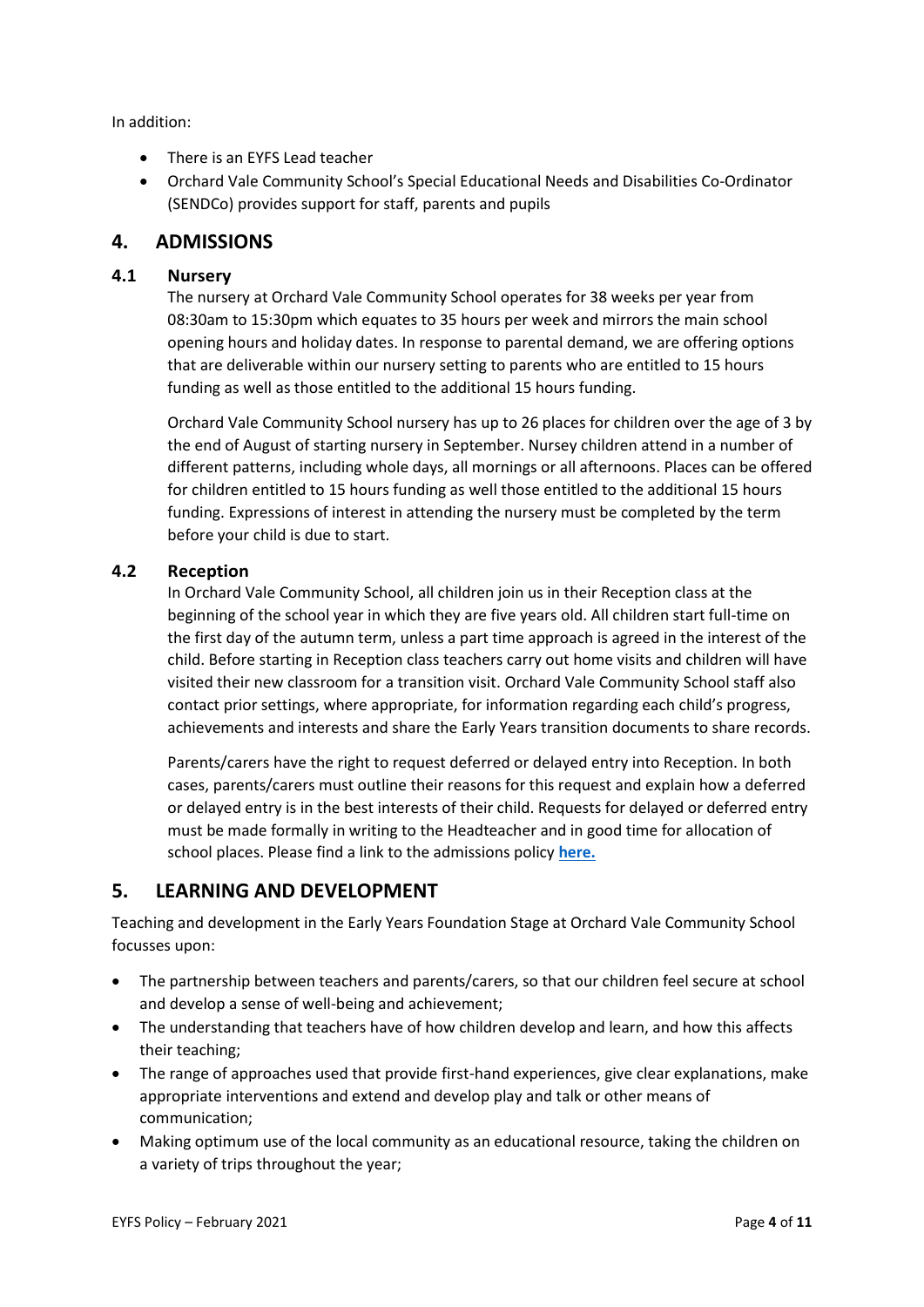- The carefully planned curriculum that helps children secure the Early Learning Goals (ELG) and achieve a Good Level of Development (GLD) by the end of Foundation Stage; extending into National Curriculum for Key Stage 1 where appropriate;
- The provision for children to take part in activities that build on and extend their interests and develop their intellectual, social and emotional abilities;
- The encouragement for children to communicate and talk about their learning, and to develop independence, self-management, and the ability to resolve personal conflict and disagreements with others;
- The support for learning with appropriate and accessible indoor and outdoor space, facilities and equipment;
- The identification of the progress and future learning needs of children through observations, which are regularly shared with parents/carers;
- The good relationships between our school and the settings that our children experience prior to joining our school;
- The clear aims for our work, and the regular reflecting and monitoring (between EYFS staff, year 1 staff and the school leadership team) to evaluate and improve what we do;
- The close communication between parents/carers and staff including workshops/open sessions to facilitate understanding of teaching and learning approaches.

We offer effective EYFS practice in the following ways:

#### <span id="page-4-0"></span>**5.1 Playing and Exploring**

Through play, our children explore and develop learning experiences, which help them to make sense of the world. They practise and build up ideas, and learn how to control themselves and understand the need for rules. They have the opportunity to think creatively alongside other children as well as on their own. They communicate with others as they investigate and solve problems. They express fears or re-live anxious experiences in controlled and safe situations.

#### <span id="page-4-1"></span>**5.2 Active Learning**

Active learning occurs when children are motivated and interested. Children need to have some independence and control over their learning. As children develop confidence they learn to make decisions. It provides children with a sense of satisfaction as they take ownership of their learning.

#### <span id="page-4-2"></span>**5.3 Creativity and Critical Thinking**

Children should be given opportunities to be creative through all areas of learning, not just through the arts. Adults can support children's thinking and help them to make connections by showing genuine interest, offering encouragement, clarifying ideas and asking open questions. Children can access resources freely and are allowed to move them around the classroom to extend their learning.

#### <span id="page-4-3"></span>**5.4 Areas of Learning in the EYFS curriculum**

The EYFS has three 'Prime Areas' and four 'Specific Areas' of learning.

The three Prime Areas are:

- Communication and language
- Physical development
- Personal, social and emotional development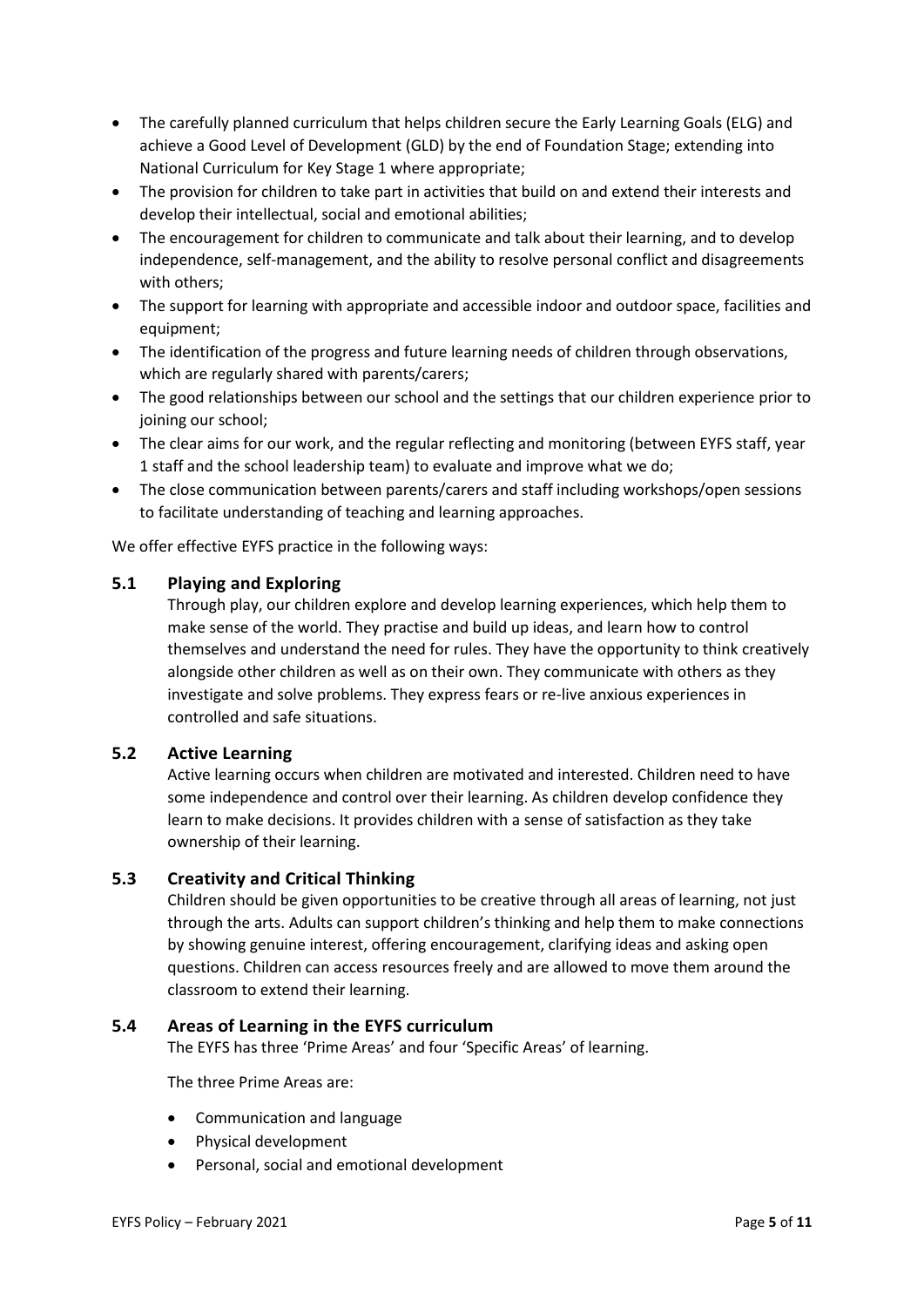The four Specific Areas are:

- Literacy
- Mathematics
- Understanding the world
- Expressive arts and design

#### <span id="page-5-0"></span>**5.5 Characteristics of Learning**

None of these areas can be delivered in isolation from the others. All areas are delivered through a balance of adult-led and child-initiated activities. In each area, the Early Learning Goals (ELGs) define the expectations for most children to reach by the end of the Early Years Foundation Stage prior to moving to Key Stage One.

## <span id="page-5-1"></span>**6. THE LEARNING ENVIRONMENT AND OUTDOOR SPACES**

The planning within the EYFS is based around different themes. These plans are used by the EYFS teachers and teaching assistants as a guide for weekly planning, however the teachers will adapt these in response to the needs, progress and interests of the children. This will be indicated on weekly planning. Staff make regular assessments of children's learning and use this information to ensure that future planning reflects identified needs.

The EYFS classes are organised to allow children to explore and learn in a safe and secure environment. There are areas within their classroom where the children can be active, be quiet and rest, engage in solitary play and engage in cooperative play as well as direct teaching as whole class and in small groups or 1:1 with an adult. Each classroom is set up in learning areas, where children are able to find and locate equipment and resources independently.

Each class has its own enclosed early years outdoor area. Being outdoors offers the children further opportunities to explore, use their senses, develop their language skills and be physically active. We plan activities and resources both inside and outside enabling the children to develop in all areas of learning. We also ensure that children experience a range of trips offsite to develop their experiences and learning further.

The organisation of the classroom reflects the importance that is placed on children learning through play. Opportunities include first-hand experience, developing independence and resources to encourage children to initiate their own activities. These activities include, but are not limited to:

- Small world resources for retelling stories
- Role play area
- Large and small construction
- Book corner with a range of fiction and non-fiction books
- Writing table with a range of writing resources
- Making area with access to a choice of natural and man-made resources
- Technology
- Interactive whiteboard
- Malleable materials
- Musical instruments
- Painting and creative equipment
- Maths games and equipment
- Outside classroom a safe, fenced area including a sand pit, den, mud kitchen, planting equipment and areas, water trays, outside toys including trikes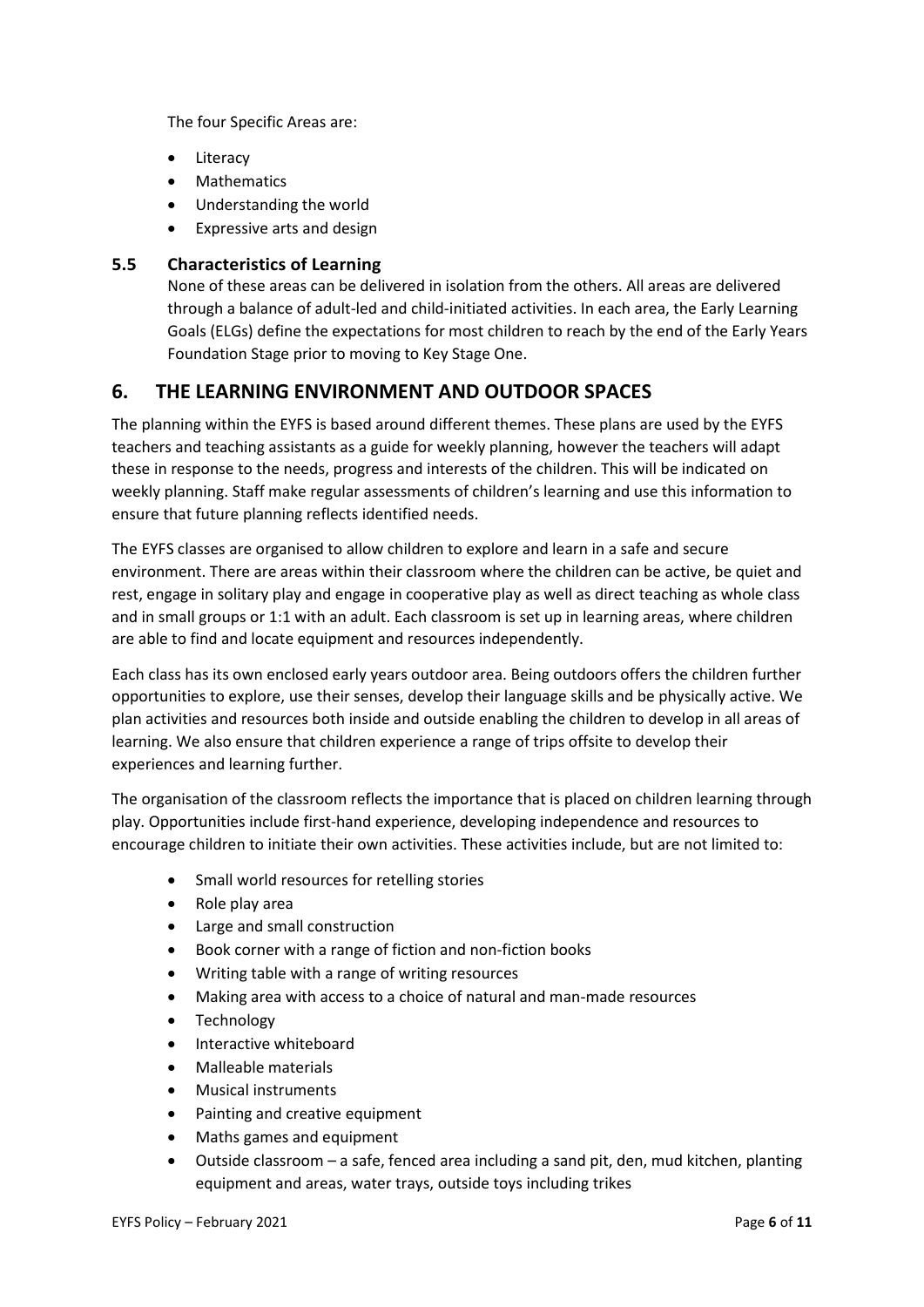# <span id="page-6-0"></span>**7. ASSESSMENT**

At Orchard Vale Community School, we recognise that the environment plays a key role in supporting and extending the children's development. Through observation, we assess the children's interests, stages of development and learning needs, in order to plan challenging, achievable and exciting activities and experiences to extend the children's learning based on their interests.

Assessment in the EYFS takes the form of observation and is recorded on Tapestry, an online record of the children's learning. This involves the teacher and teaching assistants as appropriate. These observations are recorded in a variety of ways and used to inform ongoing assessments as well as end of year judgements for each child in all of the broad and prime areas of learning. Some writing and maths activities are also recorded in books to show children's learning and progress over time.

At the end of the summer term, teachers provide attainment results to parents/carers, reporting their child's progress and attainment against the Early Learning Goals and ages and stages. These final assessments at the end of the year are used to inform the child's next class teacher to highlight strengths and next steps for development.

# <span id="page-6-1"></span>**8. INCLUSION**

Orchard Vale Community School serves its local community and is a truly inclusive, mainstream primary school. It has a well-deserved reputation with parents/carers, other agencies and the Local Authority for meeting the needs and supporting the progress of pupils with additional needs.

Please see the SEND Local Offer and the Ventrus Multi Academy SEND policy for further information.

# <span id="page-6-2"></span>**9. SAFEGUARDING, WELFARE AND HEALTH AND SAFETY**

It is important to us at Orchard Vale Community School that all children in the school are safe. We aim to educate children about boundaries, rules and limits and to help them understand why they are special. Children should be allowed to take risks, but need to be taught how to recognise and avoid hazards and to ask for help, where needed. We are committed to protecting and promoting the physical and psychological well-being of all children. In addition, we recognise that children learn to be strong and independent from secure relationships.

We aim to develop caring, respectful, professional relationships with the children and their families and children's safety and welfare is paramount at all times.

Safeguarding is of paramount importance and all staff understand that safeguarding is everyone's responsibility. All staff have completed Child Protection training and know about possible indicators of abuse and their responsibilities within Keeping Children Safe in Education.

All adults volunteering in school will have a cleared DBS check and will be guided directly by teaching staff in their support of pupils.

Staff have a duty of care to the pupils of Orchard Vale Community School which includes promoting the welfare and safety of pupils on all parts of the school site, and off-site when partaking in school visits.

The school's health and safety policy is adhered to at all times.

As a school, we are committed to:

• Promoting the welfare of children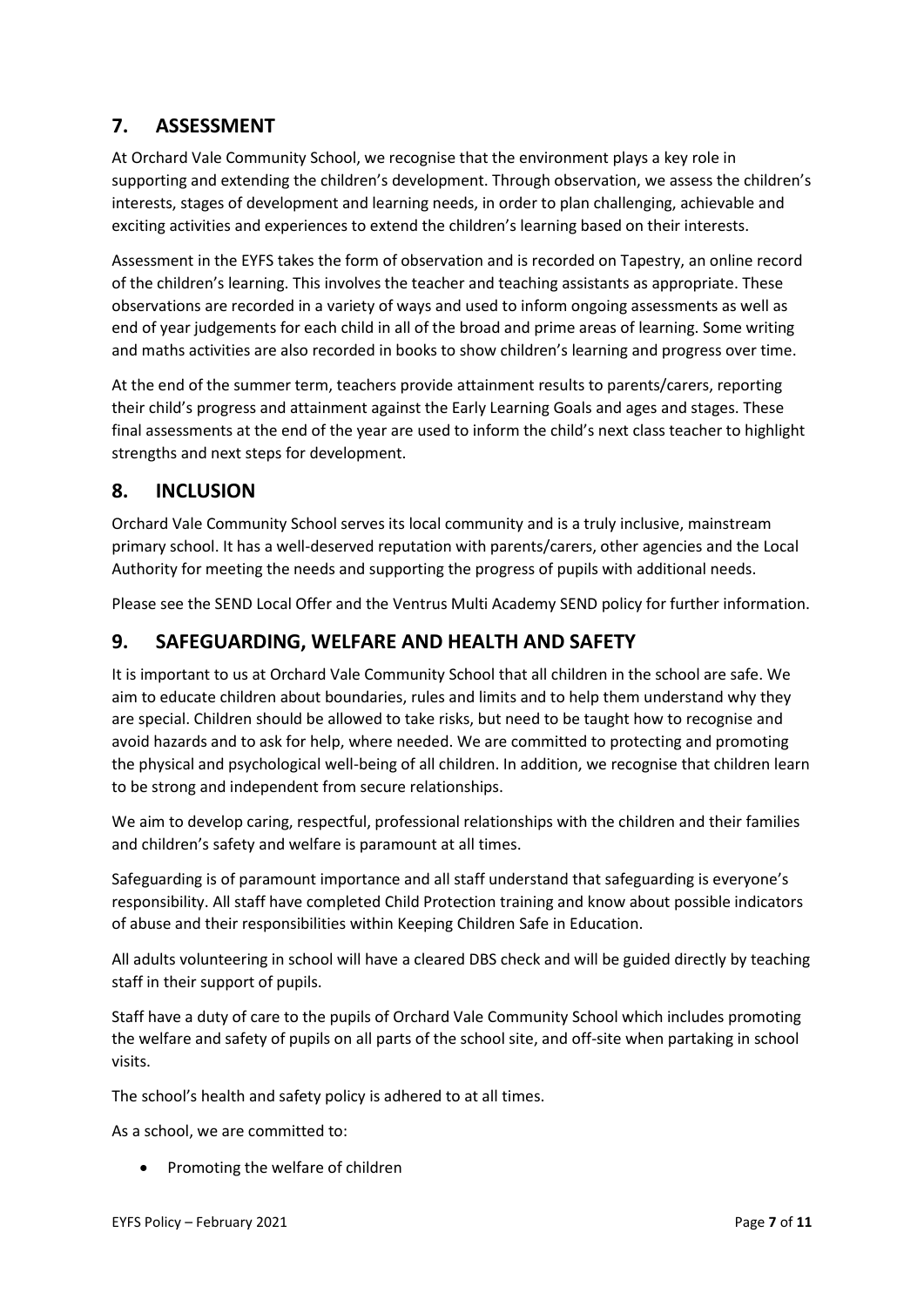- Promoting good health, and taking appropriate action when children are ill
- Managing behaviour effectively in a manner appropriate for the children's stage of development and individual needs
- Ensuring all adults who look after the children or who have unsupervised access to them are suitable to do so
- Ensuring that the premises, furniture and equipment is safe and suitable for purpose
- Ensuring that every child receives enjoyable and challenging learning and develop experiences tailored to meet their needs
- Maintaining records, policies and procedures required for safe efficient management of the setting and to meet the needs of the children

Please see the Trust's Safeguarding Policy, SEND Local Offer, Orchard Vale Community School policy for Behaviour and Anti-bullying policy, for how we support children and their families where there are concerns.

# <span id="page-7-0"></span>**10. MOBILE TECHNOLOGY**

Pupils will use a range of mobile technology in their classroom to support their learning, including tablets and laptops. Pupils will also be taught about the safe use of technology and keeping themselves safe when using technology, in an age-appropriate, developmentally-appropriate manner.

Images and records will only be stored in line with the Trust's Data Protection Policy and GDPR guidelines. Parents/carers will have signed consent forms for the publication of non-identifying digital images of their children.

Parents/carers are encouraged to read the school's e-safety advice and updates, and attend parent workshops to support children's online safety.

# <span id="page-7-1"></span>**11. SCHOOL LUNCHES AND SNACKS**

All children in the EYFS are provided with free fruit, daily. Water is also provided.

Nursery children can order a school lunch (at a cost of £2.30) or are asked to bring a school packed lunch, daily. Nursery children eat within their class and are supported by appropriate adult ratios and qualified staff during the lunchtime period.

All Reception-age children are entitled to a universal free school meal. These are cooked on-site by Ventrus and need to be ordered online from home. By ordering with your child at home, you will know exactly which meal your child is receiving each day, and you will be able to talk to them about the importance of a healthy diet.

Further information and menus can be found on the school website.

## <span id="page-7-2"></span>**12. FREE SCHOOL MEALS AND PUPIL PREMIUM FUNDING**

Children are eligible to receive free school meals if their parents/carers are in receipt of any of the following benefits:

- Income Support
- Income-based Job Seekers' Allowance
- Income-related Employment and Support Allowance
- Support under Part VI of the Immigration and Asylum Act 1999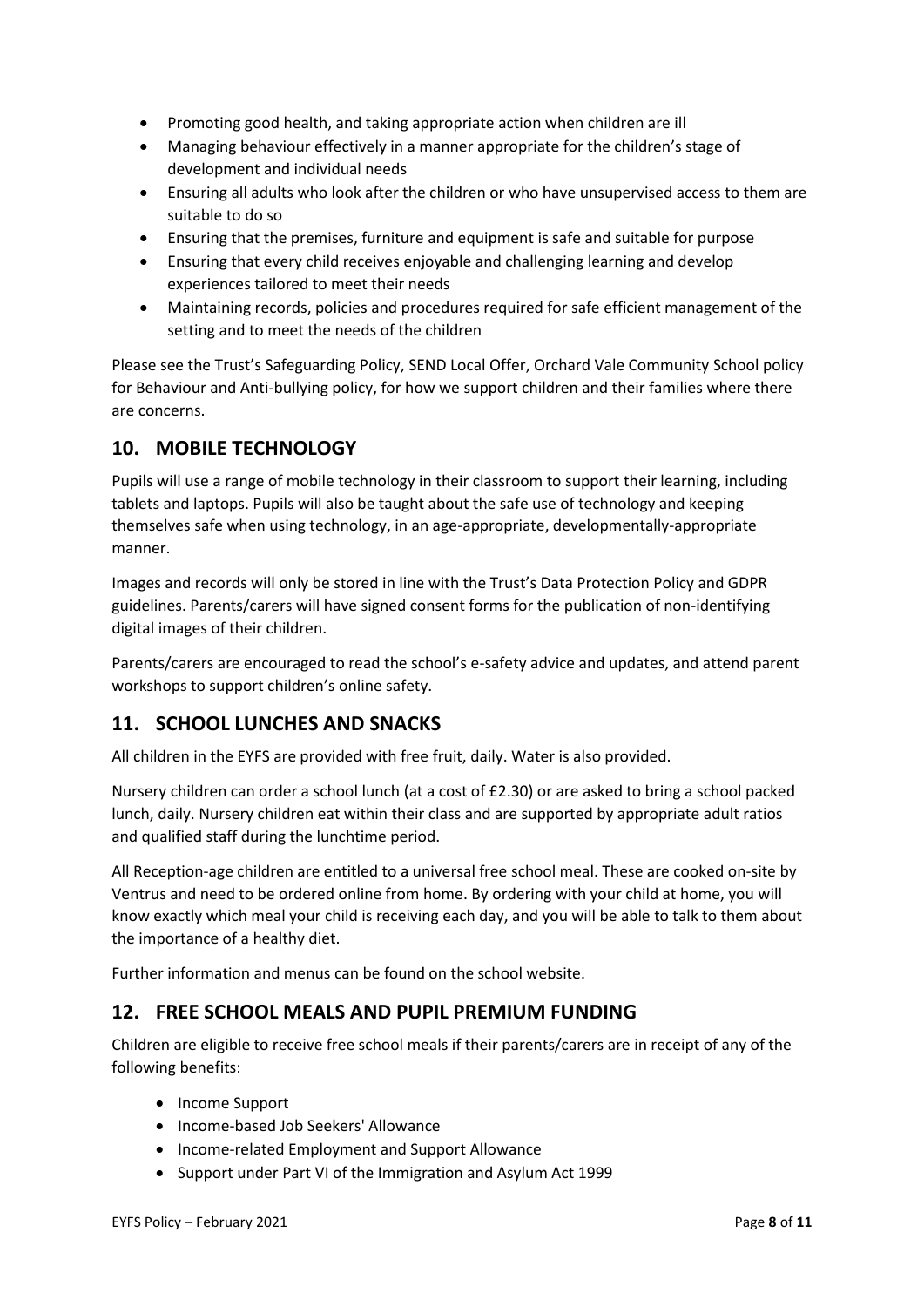- the Guaranteed element of State Pension Credit
- Child Tax Credit, provided they are not also entitled to Working Tax Credit and have an annual gross income of no more than £16,190, as assessed by Her Majesty's Revenue and Customs.

All eligible parents are requested to apply online by clicking **[here.](https://www.devon.gov.uk/educationandfamilies/school-information/school-meals)**

# <span id="page-8-0"></span>**13. INFORMATION AND STORAGE AND RECORD KEEPING**

In-school assessments by teaching staff and parents/carers are recorded in a number of ways. All records are stored securely in line with the school Assessment Policy and Data Protection Policy.

## <span id="page-8-1"></span>**14. PARENTAL INVOLVEMENT**

We recognise that parents/carers are children's first and most enduring educators and we value the contribution they make. We recognise the role that parents/carers have played, and their future role, in educating the children. We do this through:

- Talking to parents on home visits about their child before their child starts in Nursery and reception at Orchard Vale Community School
- Inviting all parents to an induction meeting during the summer term before their child starts school
- Encouraging parents to talk to the child's teacher if there are any concerns. There is a formal meeting for parents in the autumn and spring terms at which the teacher and the parent discuss the child's progress. Parents of children aged 3 and over receive a report on their child's attainment and progress at the end of the school year in July
- Arranging open sessions throughout the year that encourage collaboration between children, school and parents/carers
- Offering a range of activities that support the involvement of parents/carers. We invite parents to a phonics/writing/maths workshops to discuss the progression and stages of development the children undertake in the foundation stage. In all other areas of the curriculum we encourage parents to participate and support learning through online observations and sharing of progress and achievements with school

All staff involved with our EYFS aim to develop good relationships with all children and parents, interacting positively with them and taking time to listen.

Communication from school for parents/carers is usually via email, but notices and reminders may also come home with the children in book bags or be placed on Tapestry.

## <span id="page-8-2"></span>**15. TRANSITION PERIODS**

During the first term in school, in both nursery and Reception, much consideration is given to supporting the children's transition into their new class. Activities are carefully planned to promote the building of friendships, practising of routines in the classroom, developing listening skills and concentration skills, positive play and independence.

Joining the rest of the school for assemblies and whole-school events builds during the course of the year, once children have the skills needed to benefit from these activities.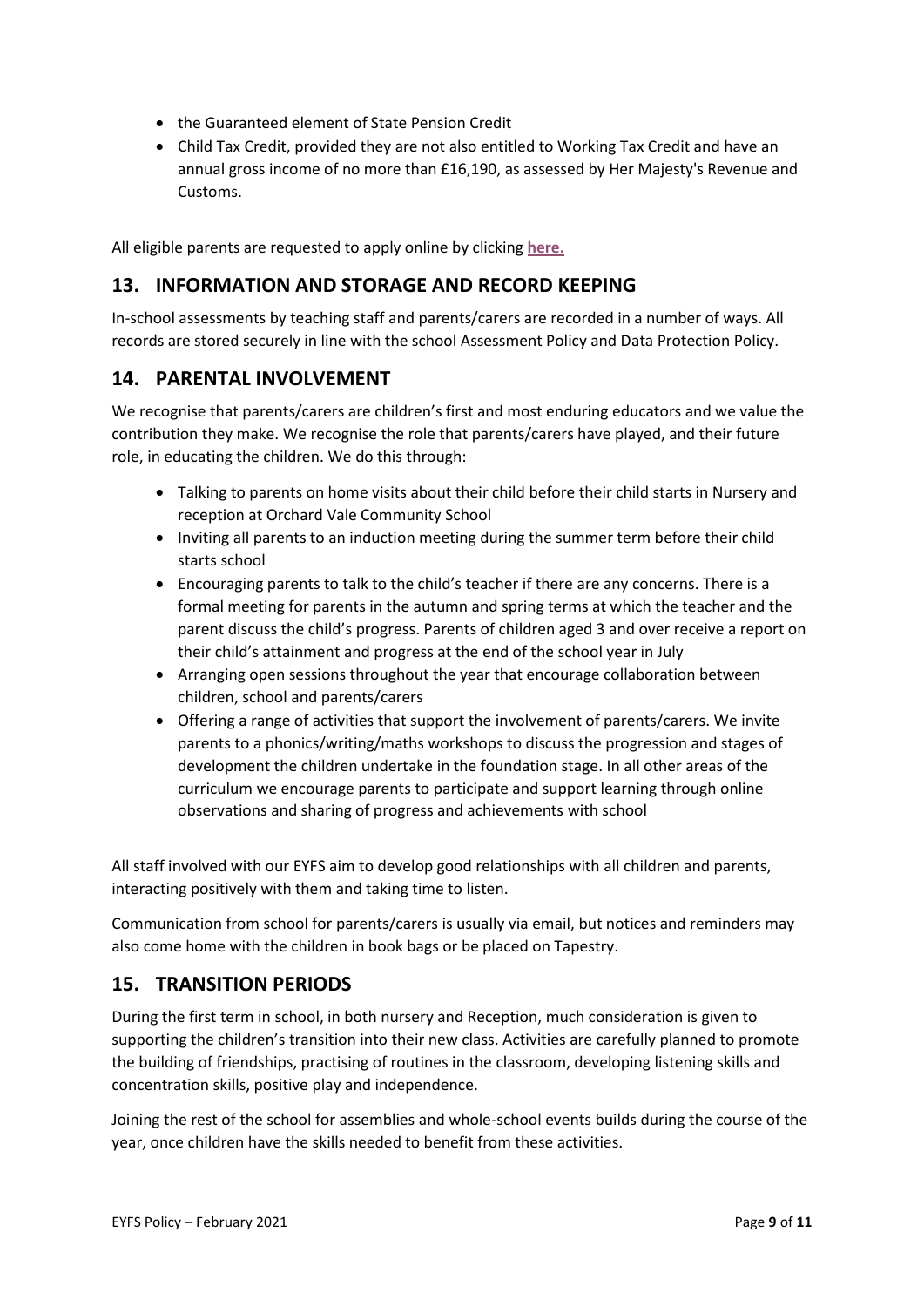In addition, in the final term of the school year, pupils are supported into their next class through induction visits, teacher visits and open meet the teacher evenings.

## <span id="page-9-0"></span>**16. MONITORING AND REVIEW**

It is the responsibility of the Foundation Stage teachers to follow the principles stated in this policy.

The Headteacher, Senior Leadership Team and governors carry out monitoring of the Early Years Foundation Stage through observation and discussion as part of the whole school monitoring schedule.